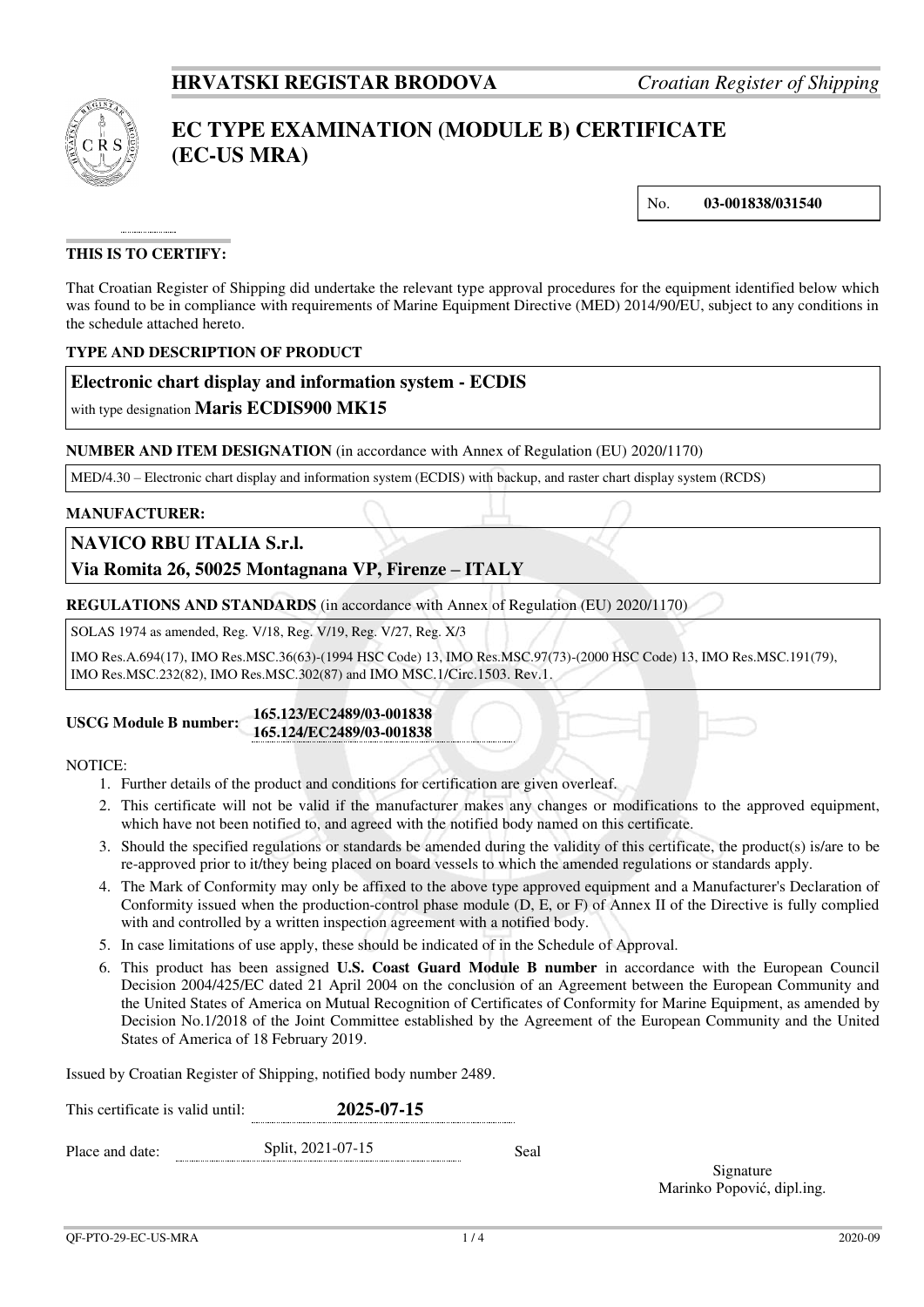## **THE SCHEDULE OF APPROVAL**

#### **1. PRODUCT DESCRIPTION**

*Maris ECDIS900 MK15 is a Flat panel computer system consisting of the following components:* 

|                  | Item name                                                                                          | <i>item number</i>           |  |
|------------------|----------------------------------------------------------------------------------------------------|------------------------------|--|
| 1.               | Computer + Display: MARIS MK15 FPC 24"4S<br>(Internal serial adapter $4 \times$ RS485/RS422 ports) | 000-12526-001                |  |
| 2.               | Computer + Display: SIMRAD MK15 FPC 24"4S<br>(Internal serial adapter 4 x RS485/RS422 ports)       | 000-12548-001                |  |
| $\mathfrak{Z}$ . | Computer + Display: MARIS MK15 FPC 19"4S<br>(Internal serial adapter $4 \times$ RS485/RS422 ports) | 000-12547-001                |  |
| $\overline{4}$ . | Computer + Display: MARIS MK15 FPC 24"<br>(No internal serial adapter)                             | 11515                        |  |
| 5.               | External serial adapter<br>Hatteland FPC NMEA0183 4 port Expander:<br>4 x RS485/RS422 ports        | 000-12564-001                |  |
| 6.               | Internal Ethernet adapter 2 x RJ45                                                                 |                              |  |
| $\mathcal{I}$    | External ECDIS Network Switch (8 x RJ45)                                                           | 11298                        |  |
| 8.               | USB ports: Internal $3 \times$ USB 2.0 Type-A<br>and $1 x \text{ USB } 1.1 \text{ Type-A}$         |                              |  |
| 9.               | Maris ECDIS900 CT&A Cable                                                                          | $000 - 12549 - xxx$          |  |
| 10.              | Keyboard CHERRY – US/English, USB                                                                  | 11197                        |  |
| 11.              | Logitech Marble USB mouse                                                                          | 11008                        |  |
| 12.              | Logitech M570                                                                                      | 000-12262-00x /151-10382-00x |  |
| 13.              | SIS4000 MK2-8CH Serial to LAN                                                                      | 11346                        |  |

#### **2. APPLICATION/LIMITATION OF USE**

*Maris ECDIS900 MK15 is tested for compliance with IEC 61174 Ed. 4.0 (2015-08) – Annex G (ECDIS in the RCDS mode of operation) and Annex H (Alarms and indicators in the RCDS mode of operation).* 

*ECDIS system is not additionally tested for operation beyond the normal range between 85 degrees South latitude and 85 degrees North latitude.* 

*New interface requirements have been added and tested for communication with BNWAS, VDR, BAM, MSI, INS as well as route transfer.* 

*System is operational in a three different mode: ENC , C-MAP and RCDS mode. System is to be installed in a protected environment.* 

#### **3. DESIGN DRAWINGS AND SPECIFICATIONS**

*Maris ECDIS900 MK – System overview, rev 1.0; Maris ECDIS900 System Installation Manual, item number 988-10960-xxx; Maris ECDIS900 System Technical Manual, item number 988-10959-xxx; Maris ECDIS900 System Operator Manual, item number 988-10958-xxx; Alarm Panel E0102 User Guide, item number 988-10826-xxx; Monitor M5000 Installation and Operation Manual, item number 988.10795-xxx; MK6.0 – Radar Interface Box – Installation Manual.* 

## **4. TYPE TEST RECORDS/LABORATORY RECOGNITION STATUS**

*Performance testing – IEC 61174 Ed. 4.0 (2015-08), CRS witnessed – Egersund May/August 2016 and March 2017; Environmental testing – IEC 60945(2002) including Corrigendum 1(2008); Serial interface testing – IEC 61162-1(2016), CRS witnessed – Egersund August 2019.; Presentation of navigation information – IEC 62288 Ed.2 (2014-07), CRS witnessed – Egersund December 2015 and March 2017; Ethernet interconnection for VDR & Route Transfer – IEC61162-450 Ed.1.0 (2011-06), CRS witnessed – Egersund May/August 2016; CRS letters of approval – 056/TSE/VB/031199 and 1933/TSE/VB/031236;* 

*Ethernet interconnection for VDR & Route Transfer – IEC61162-450 Ed.1.2 (2018), CRS witnessed – Genova June/July 2021; Bridge alert management testing – IEC 62923-1 Ed. 1.0 (2018) & IEC 62923-2 Ed. 1.0 (2018), Genova June/July 2021; CRS letter of approval – 1490/TSE/NP/031540 dated 2021-07-14.*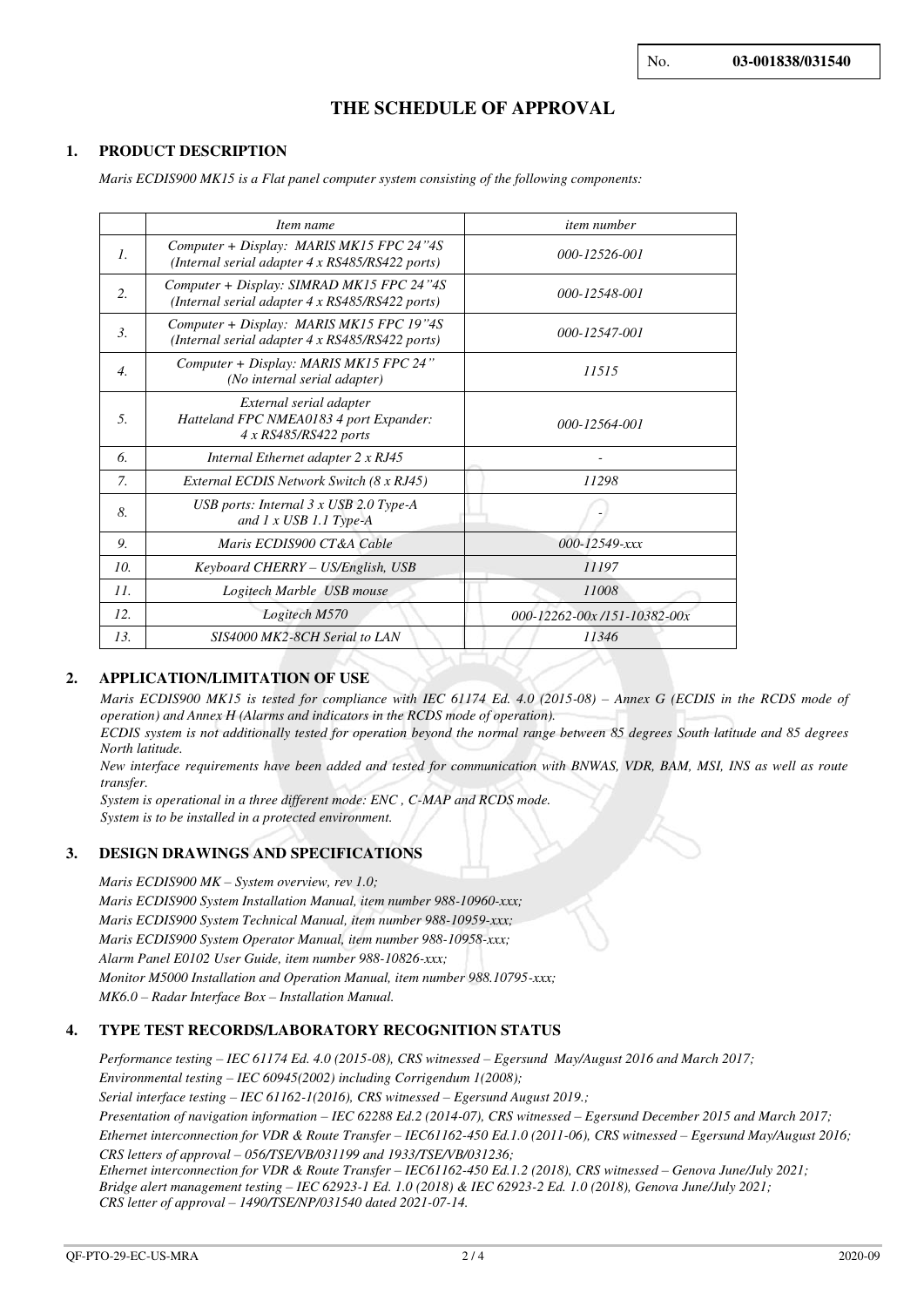No. **03-001838/031540**

#### **5. MATERIALS OR COMPONENTS REQUIRED TO BE TYPE APPROVED OR TYPE TESTED**

*This approval remains valid for subsequent minor software amendments, as allowed by the 5.1.x.x format (x=a numeral), where written details of any such modification have been submitted to and accepted by the approvals authority.*

#### **6. OTHER MATERIALS AND/OR COMPONENT**

 *Maris ECDIS900 MK15 System dual installation is found to comply with the requirements for ECDIS with Back-up arrangements.*

#### **7. PRODUCTION SURVEY REQUIREMENTS**

*Production items are to be manufactured in accordance with an approved Production Quality Assurance system (Module D) of the Marine Equipment Directive.* 

*Each item is to have the "Mark of Conformity" affixed and be issued with a "Declaration of Conformity".*

#### **8. ONBOARD INSTALLATION AND MAINTENANCE REQUIREMENTS**

*The Maris ECDIS900 shall be supplied by 110VAC / 230VAC / 24VDC in accordance with Installation Manual. The installation on board shall be verified and tested according to Installation & Operation Manual.*

#### **9. MARKING AND IDENTIFICATION**



Subject to compliance with the conditions in this Schedule of Approval which forms part of certificate, and those of Articles 9, 10 and 15 of the Directive, the Manufacturer is allowed to affix the "Mark of Conformity" to the Product described herein.

xxxx/yy

*xxxx - the number of the Notified Body undertaking surveillance module(2489 in case of CRS) yy - the last two digits of year mark affixed*

This product has been assigned US Coast Guard Module B number **165.123/EC2489/03-001838, 162.124/EC2489/03-001838**. In those instances where the Notified Body conducting the conformity assessment in accordance with either Module D, E or F of the Marine Equipment Directive is not CRS, such Notified Body would use the above U.S. Coast Guard Module B number to provide the manufacturer with the U.S. Coast Guard approval number by noting it on the Certificate of Conformity, thereby authorizing the manufacturer to mark the product accordingly.

#### **10. OTHER**

#### *SOFTWARE:*

| Item name                       | SW version |  |
|---------------------------------|------------|--|
| Maris ECDIS900 MK15 System      | 5.1.x.x.   |  |
| <b>IHO Presentation Library</b> | 4.0        |  |
| <b>Application Manager</b>      | 2.1.x.x.   |  |
| C-MAP SDK                       | 6.0.x      |  |
| <b>Operating System</b>         | Windows 7  |  |

#### *OPTIONAL EQUIPMENT:*

| Item name                        | Item number                   |  |
|----------------------------------|-------------------------------|--|
| Logitech Wireless Trackball M570 | $000 - 12262 - xxx$           |  |
| Radar Interface $Box - MK 6.0$   | 11393                         |  |
| Keyboard OP2010                  | 11153                         |  |
| Keyboard OP3000                  | 000-12524-xxx & 000-12525-xxx |  |
| <b>ECDIS Network Switch</b>      | 11298                         |  |